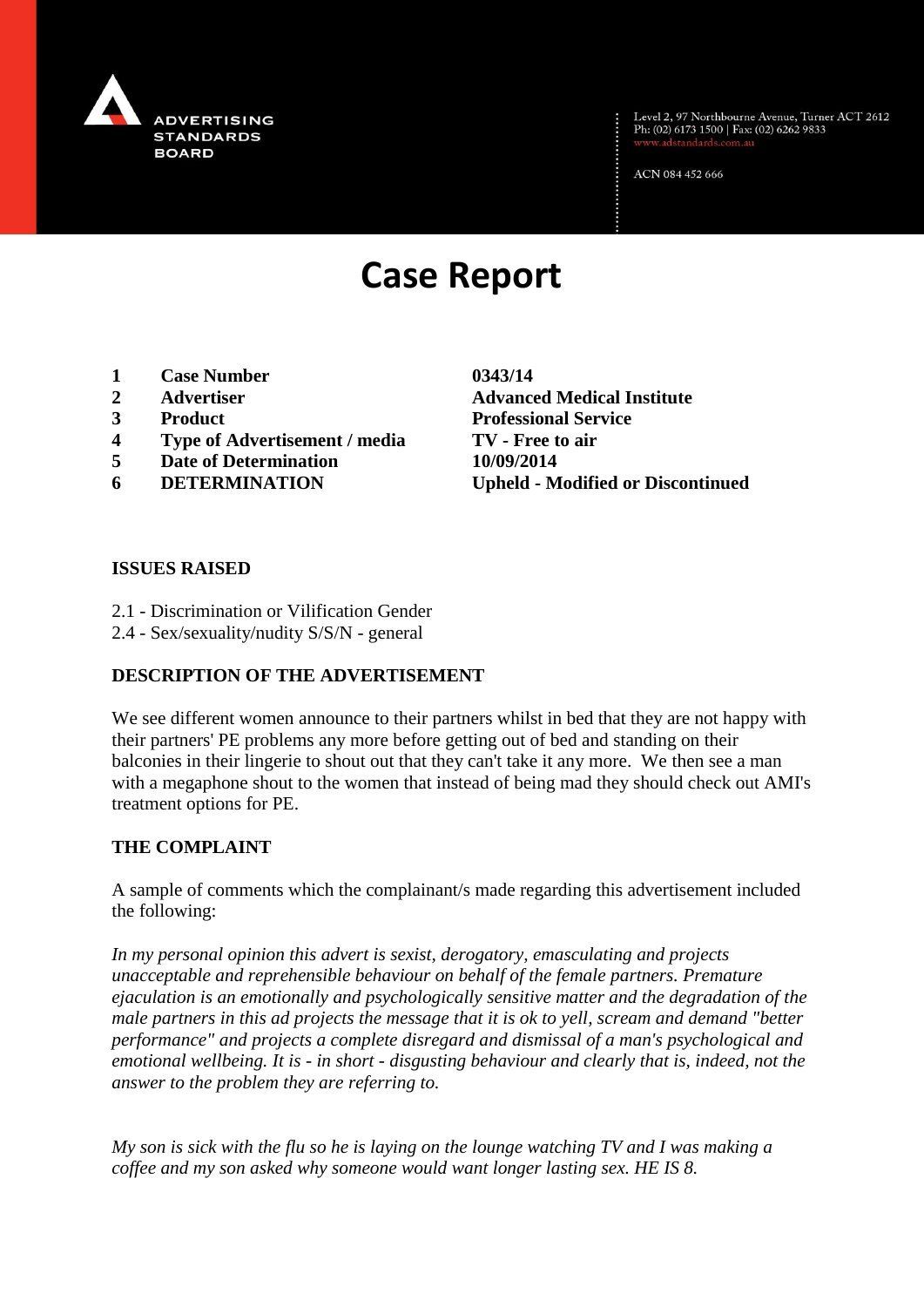*I have also seen billboards and other adds from the same company and I do not think it is appropriate for my children aged 13 to 8 years old talking about why can't women have sex for Long and talking about sex AT ALL.*

*I understand that this sort of thing is for some reason required because some men actually do have a problem but why should my sons be forced to think about this sort of thing at such a young age. This is not expectable. There is no adds about being a homosexuals or a heterosexuals and their sexuality. No Advertisements about condoms.*

*What about genital warts. Or AIDS. Or any other sexually transmitted disease. Even though those subjects are important. And it would be a good idea to raise people's awareness on the subjects as. They would be able to raise awareness about STD's more effectively if they did use TV or radio. But they don't. Why? Because it is not appropriate to fill the heads of children from the ages of birth to 16 years old with that. Because they shouldn't have to think about that. So if raising awareness about std's is not appropriate then how the heck is this add. I'm not stopping here because we see it on billboards. Hear it on the radio. And see it on TV also if you have airdrop advertisements turned on your smart device (And most people do because 99% of people don't know it's there or how to turn it off). All you have to do is walk past a certain shop or billboard and all of a sudden you have an ad for it popping up on your smart device and how many children use smart phones these days. Millions. So there forced to watch the ads and forced to listen to them and read them. There force fed the stuff. THIS ADD HAS BEEN ON FIR LONG ENOUGH AND EVERYONE KNOWS ABOUT IT. NOW TURN IT OFF*

### **THE ADVERTISER'S RESPONSE**

Comments which the advertiser made in response to the complainant/s regarding this advertisement include the following:

*We understand that the issues raised in relation to these advertisements relate to section 2 of the code.*

*Based on past decisions made in relation to AMI, we understand that the core sections of the code which are relevant are:*

*1. section 2.1 of the code which requires that the advertisement not contain material which discriminates against or vilifies a person;*

*2. section 2.4 of the code requires advertisements to treat sex, nudity and sexuality with sensitivity to the relevant audience and the relevant programme time zone;*

*3. section 2.5 of the code requires advertisements and/or marketing communications to only use language which is appropriate in the circumstances and to not use strong or obscene language; and*

*4. section 2.6 of the code which requires that advertisements not depict material which is contrary to prevailing community standards on health and safety.*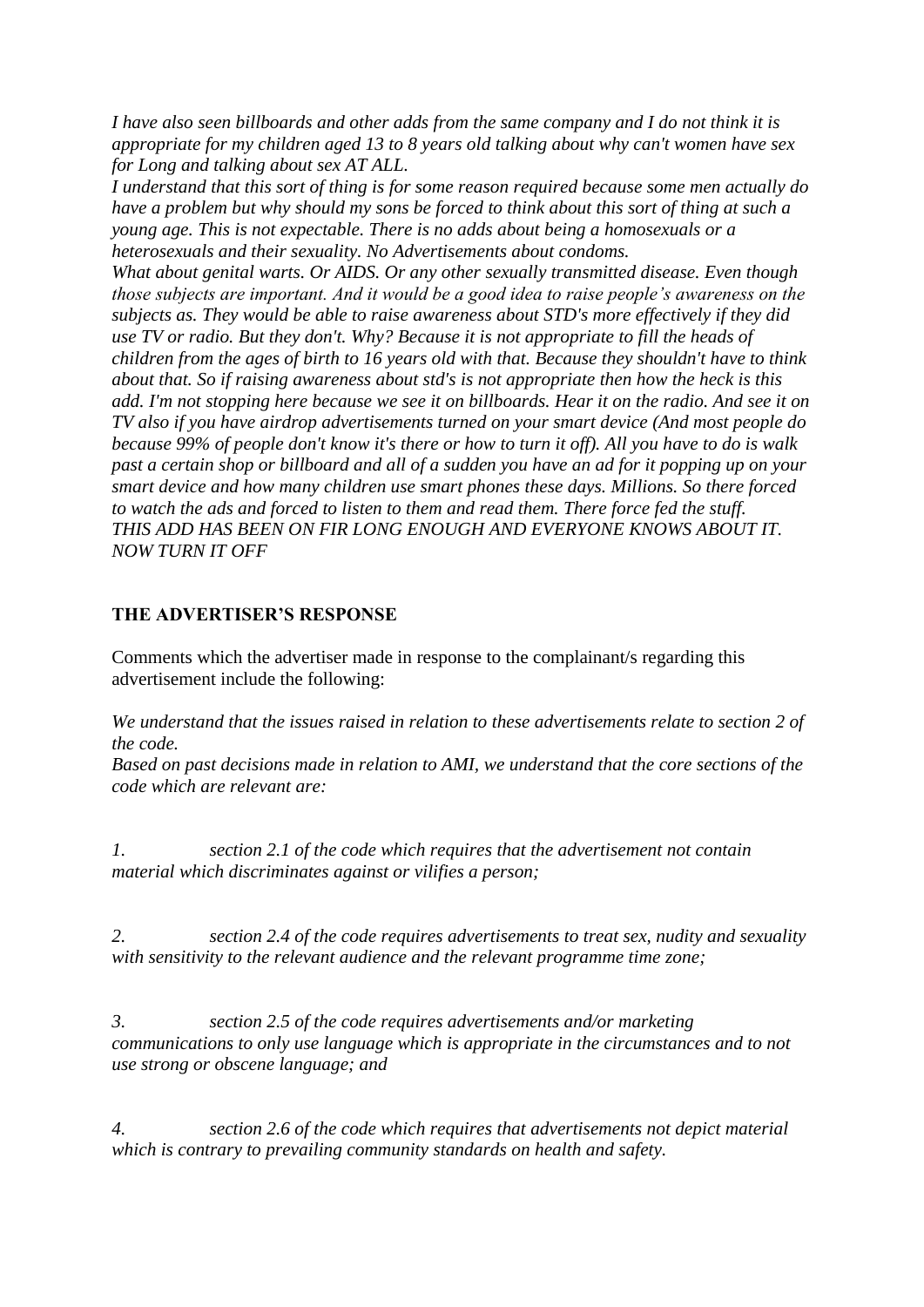*Please let us know if the board intends to consider any other section of the code so that we are afforded a reasonable opportunity to make submissions on the matter as it is our present understanding that no other section of the code is relevant to these advertisements. Without limiting the foregoing, we note that the communications are not directed to or targeted at children. We accordingly submit that the ASB's code relating to advertising and marketing to children is not relevant.*

*The advertisements do not use discriminatory language of any kind. They also do not seek to be critical of persons in any way - on the contrary the advertisements endeavour to deal with this difficult issue in a positive way.*

*We accordingly submit that the advertisements do not infringe section 2.1 of the code in any way.*

*The advertisement does not contain any statements which are factually inaccurate or which involves any dangerous activities. We accordingly submit that the advertisements do not infringe section 2.6 of the code in any way.*

*Section 2.4 of the code requires advertisements to treat sex, nudity and sexuality with sensitivity to the relevant audience and the relevant programme time zone. Section 2.5 of the code requires that advertisements not contain strong or obscene language and that advertisements use language which is appropriate in the circumstances. The advertisements do not contain strong or obscene language. To the extent that section 2.5 of the code is considered to have a broader application than coarse or obscene language the submissions relating to section 2.4 also apply to section 2.5.*

*The advertisement is broadcast during shows which have an appropriate rating and which contain adult content and which often have sexual references and language. The advertisement is accordingly clearly targeted at and limited to age appropriate demographics.*

*Whilst AMI acknowledges that some members of the community do not like AMI's advertisements, we believe that the advertisement complies with the code by treating sex and sexuality sensitively having regard to the relevant audience taking into account the tie of broadcast and the shows in which it is broadcast.*

*As you are aware, AMI has previously commissioned an independent market research report from Galaxy Research on these types of issues, a copy of which has previously been provided to you. Galaxy Research is an independent Australian marketing research and strategy planning consultancy. Galaxy Research's credentials are widely recognised and it is the polling organisation of choice for The Daily Telegraph, The Sunday Telegraph, Herald Sun and The Courier Mail. Galaxy Research are also the most frequently quoted source of PR survey information in Australia and Galaxy Research has earned an enviable reputation as the most accurate polling company in Australia, stemming largely from their election polls. The scope and methodology used by Galaxy Research in undertaking the report was determined independently by Galaxy Research. As you will see from Galaxy Research's report:*

*- 84% of Australian adults do not find the word "sex" offensive in the context of advertising products which treat sexual health problems;*

*- 68% of Australians do not find the phrase "want longer lasting sex" offensive in the context of advertising products which treat sexual health problems. This phrase has become synonymous with AMI and respondents to the survey would have been well aware of this connection in responding to the survey; and*

*- 51% of Australians believe the phrase "want longer lasting sex" should be permitted*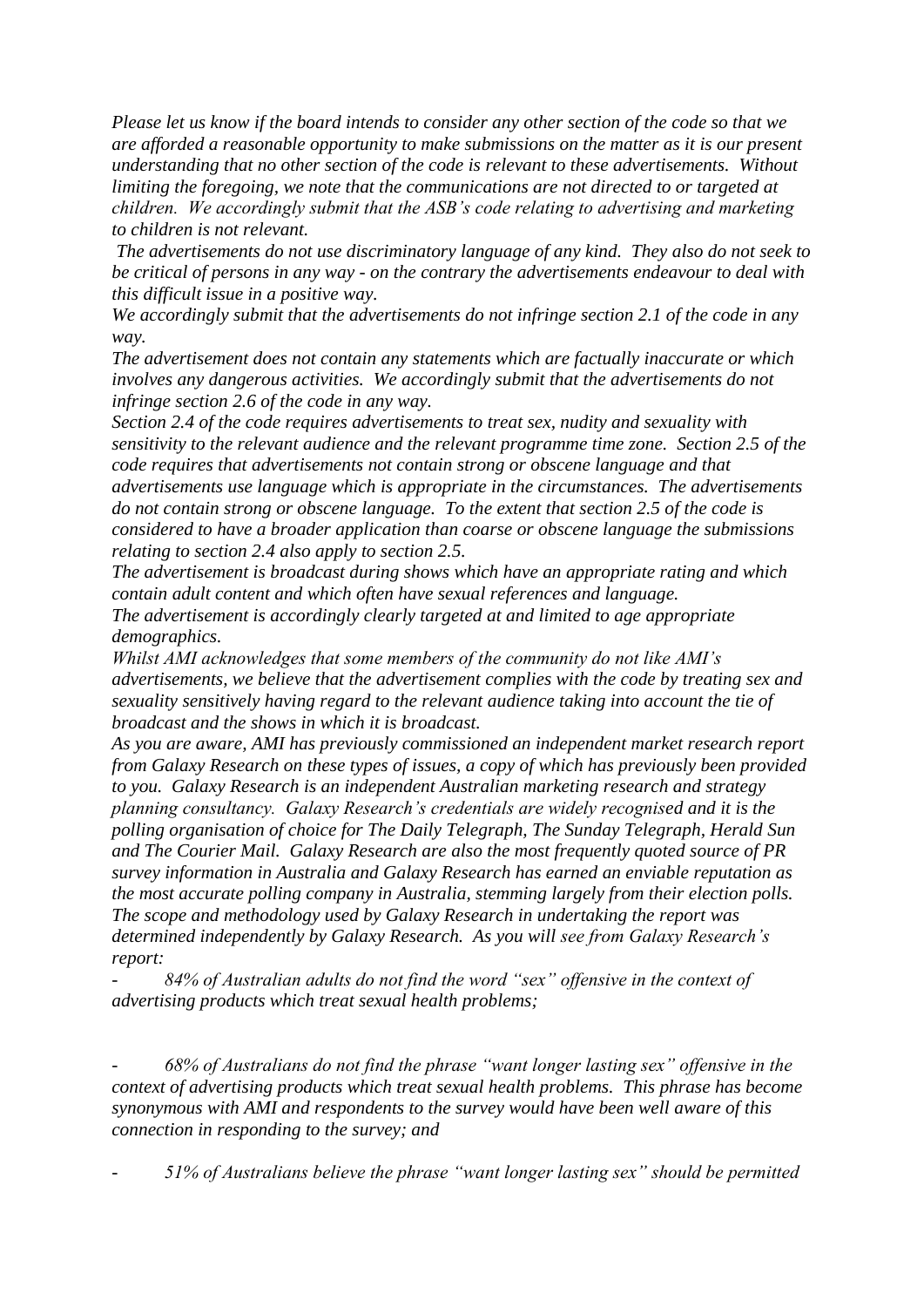*on billboard advertisements for products which treat sexual health problems. Billboards are considered to be the most invasive form of advertising as billboards are unable to be switched off and the report provides clear evidence that significantly more than 50% of Australian adults have no problems with AMI's TV or radio advertising.*

*This particular advertisement uses the phrases "PE" and "lasting longer". The advertisement does not use the term "sex" and does not contain any nudity. AMI believes that the phrases used in this advertisement are some of the least confronting used by AMI in its advertisements. They are also significantly less confronting than phrases used in advertisements which have been found by the board to be in compliance with the code (eg the phrase "do it like an animal" which was used in 162/10).*

*In the circumstances we submit that the advertisements treat sex and sexuality appropriately having regard to the place and manner of broadcast including the rating of the shows in which they are run. We further note that it appears that only a few complaints have been received in relation to this advertisement and that there does not appear to be widespread complaints about it.*

*For each of the reasons set out above we submit that the advertisement does not breach section 2.4 or section 2.5 of the code.*

#### **THE DETERMINATION**

The Advertising Standards Board ("Board") considered whether this advertisement breaches Section 2 of the Advertiser Code of Ethics (the "Code").

The Board noted the complainants' concerns that the advertisement is sexist towards men in the way the women treat their partners who have performance issues, and that the sexual content of the advertisement is inappropriate for viewing by children.

The Board viewed the advertisement and noted the advertiser's response.

The Board considered whether the advertisement complied with Section 2.1 of the Code which requires that 'advertisements shall not portray or depict material in a way which discriminates against or vilifies a person or section of the community on account of race, ethnicity, nationality, gender, age, sexual preference, religion, disability, mental illness or political belief.'

The Board noted the advertisement features women expressing their frustration at their partners' performance issues in bed.

The Board noted it had previously dismissed a similar advertisement for the same advertiser (0296/14) where:

"The Board noted that the advertisement refers to using the product to assist men with the sensitive matter of sexual performance but it is presented in a factual way and is not suggesting that men who may suffer from this are inferior to those who don't.

The Board noted it had previously dismissed a similar advertisement for the same advertiser (0145/13) and similar to that case the Board considered that although some people may consider the discussion of a man's erectile dysfunction to be inappropriate or demeaning, the overall content of the advertisement does not amount to material that is discriminatory of any people with a disability or to a particular identifiable group of men and did not breach section 2.1 of the Code."

The Board noted it had also previously upheld an advertisement for the same advertiser in case 418/09 where:

"The Board noted that the advertisement was quite explicit in its referring to longer lasting sex and having trouble maintaining an erection. The Board noted that there was a woman's voice broadcast at the end of the advertisement which said in a tone of disapproval: "is that it"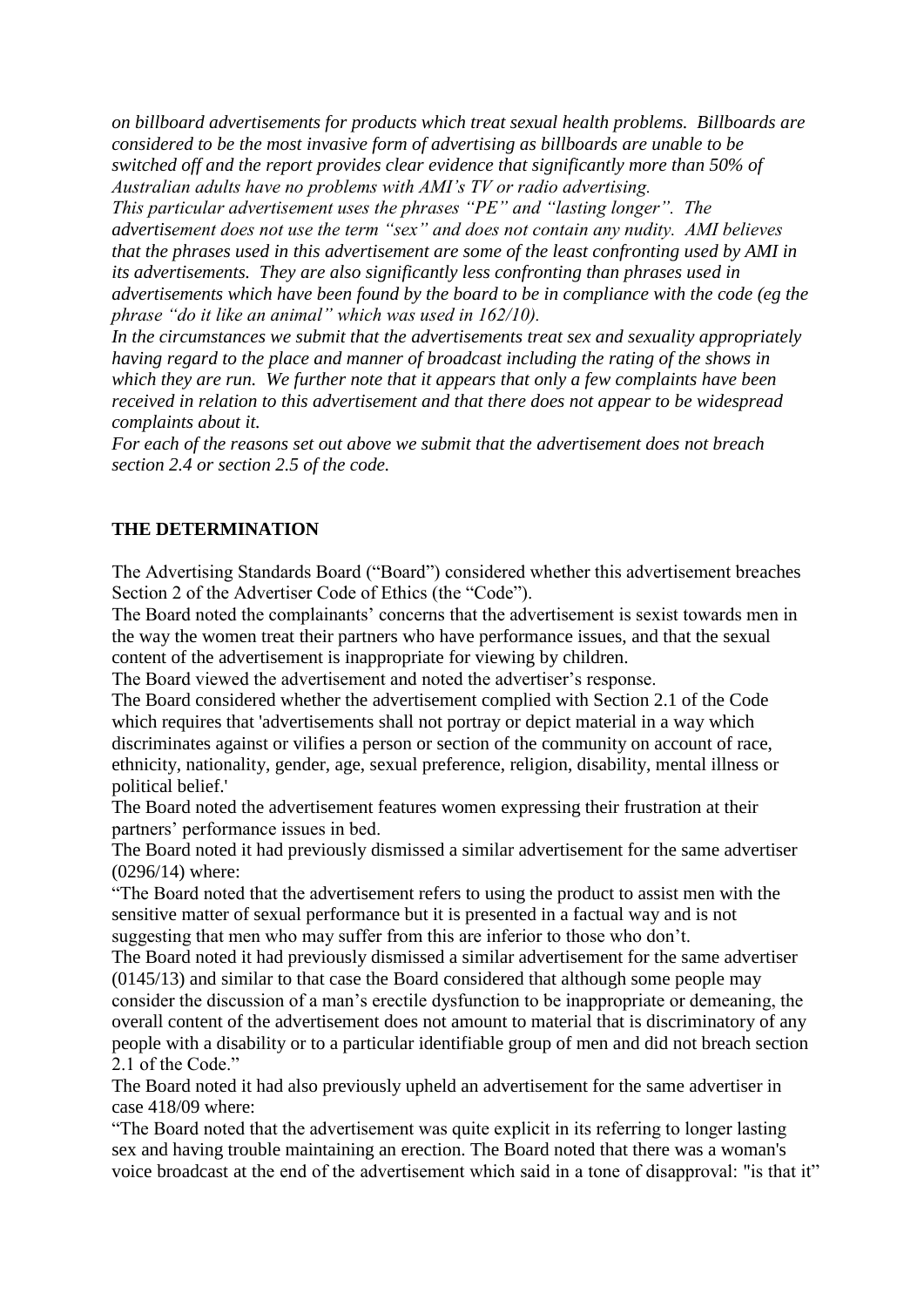by implication referring to whether or not a man reaches sexual climax before his partner. The Board considered this was potentially demeaning towards a section of the community who had experienced issues with premature ejaculation.

The Board considered the requirements for discrimination and vilification. In particular the Board considered that this advertisement did single out an identifiable section of the community – men experiencing premature ejaculation or having trouble sustaining an erection. In relation to this section of the community the Board considered that the tone and text of the advertisement (in particular the woman's apparent frustration) were suggestive of intolerance towards those men. The Board considered that the current advertisement was potentially denigrating and demeaning towards a section of the community who are experiencing or have experienced premature ejaculation or trouble sustaining an erection and potentially go beyond light humour to suggesting ridicule or contempt for this group of men. On this basis the Board determined that the advertisement did discriminate against or vilify men who suffered from premature ejaculation in breach of section 2.1 of the Code." In the current advertisement the Board noted that the women are vocal in their disappointment with their partners' sexual performances.

A minority of the Board considered that the advertisement does not suggest that all men suffer from premature ejaculation or that those men who do suffer from it are inferior to those who don't and considered that whilst some members of the community may prefer for this subject matter to not be used in an advertisement in the Board's view it does not discriminate against or vilify a section of the community on account of their gender or medical condition. However, the Majority of the Board considered that the advertisement was similar in impact to 418/09. The Majority of the Board considered that the advertisement does single out an identifiable section of the community and that the women's attitudes of being unhappy with their partners, the tone and language they use and their behaviour in shouting their frustrations from their balconies amounts to a depiction which ridicules men with sexual performance issues and implies that these men should be thought less of as a result of their conditions.

The majority of the Board considered that the advertisement did portray or depict material in a way which discriminates against or vilifies a person or section of the community and determined that the advertisement did breach Section 2.1 of the Code.

The Board then considered whether the advertisement was in breach of Section 2.4 of the Code. Section 2.4 of the Code states: "Advertising or Marketing Communications shall treat sex, sexuality and nudity with sensitivity to the relevant audience".

The Board noted the complainants' concerns that sexual references such as those in the advertisement are not appropriate for television advertisements that can be seen by children. The Board noted that the product is a sex related product and that the references to sexual activity used in the advertisement includes statements such as 'PE problems', 'longer lasting performance', and 'last longer'. The Board considered that these statements are relatively mild and handle the issue of sexual performance in a manner which is discrete and factual. The Board noted that the advertisement includes images of the couples in bed and considered that these depictions are not sexually explicit and that when the women leave their beds to stand in their lingerie on their balconies they are not depicted in a sexualised manner and the level of nudity is relatively mild.

The Board noted that the overall tone of the advertisement is mature and clearly aimed at adults and considered that the advertisement would not be of appeal to a young audience. The Board noted the advertiser's response that the advertisement has been rated 'M' by CAD and considered that consistent with previous determinations against similar advertisements for sex related products (0266/12, 0331/12, 0158/13) the advertisement did treat the issue of